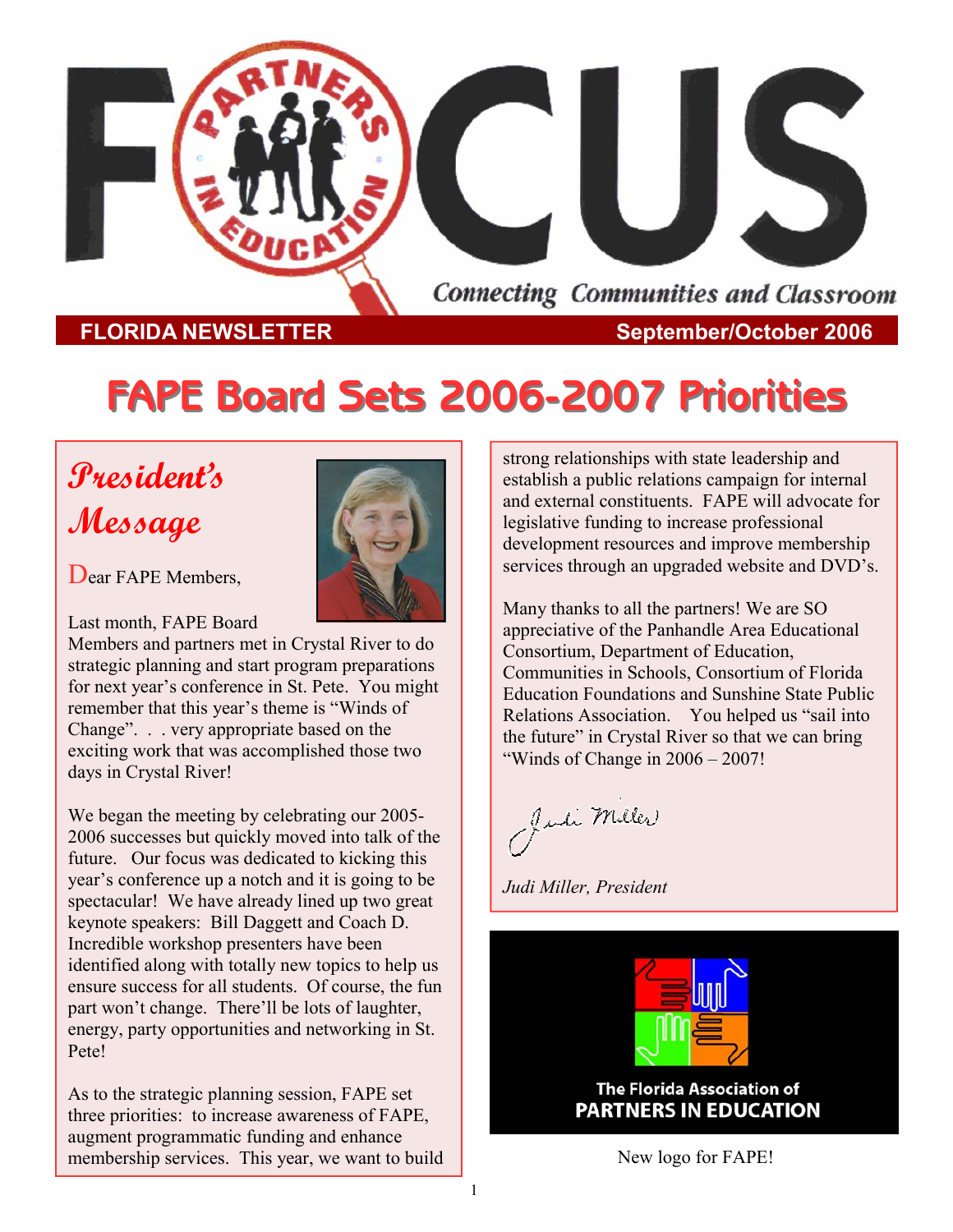# **2006 Parent Involvement Award Winners 2006 Parent Involvement Award Winners**



## **Region I**

**Escambia County McArthur Elementary**  *PTA Family Nights Recipe for Success & Camp Read a Book* 

> **Gadsden County Havana Middle School**  *STOP, DROP, STUDY*

# **Region II**

**Putnam County Interlachen Elementary School**  *I.E.S. Family Involvement* 

**Duval County Baldwin Middle-Senior High School**  *Motivating Mentors* 







# **Region III**

**Volusia County Port Orange Elementary School**  *"Tiger University" Mini Conference* 

**Martin County Jensen Beach High School**  *Reading Aloud Reading Initiative* 





## **Region IV**

**Hillsborough County Turner Elementary**  *Put a Tiger in Your Tank* 

**Hernando County Central High School**  *Central High School Scholarship Committee* 

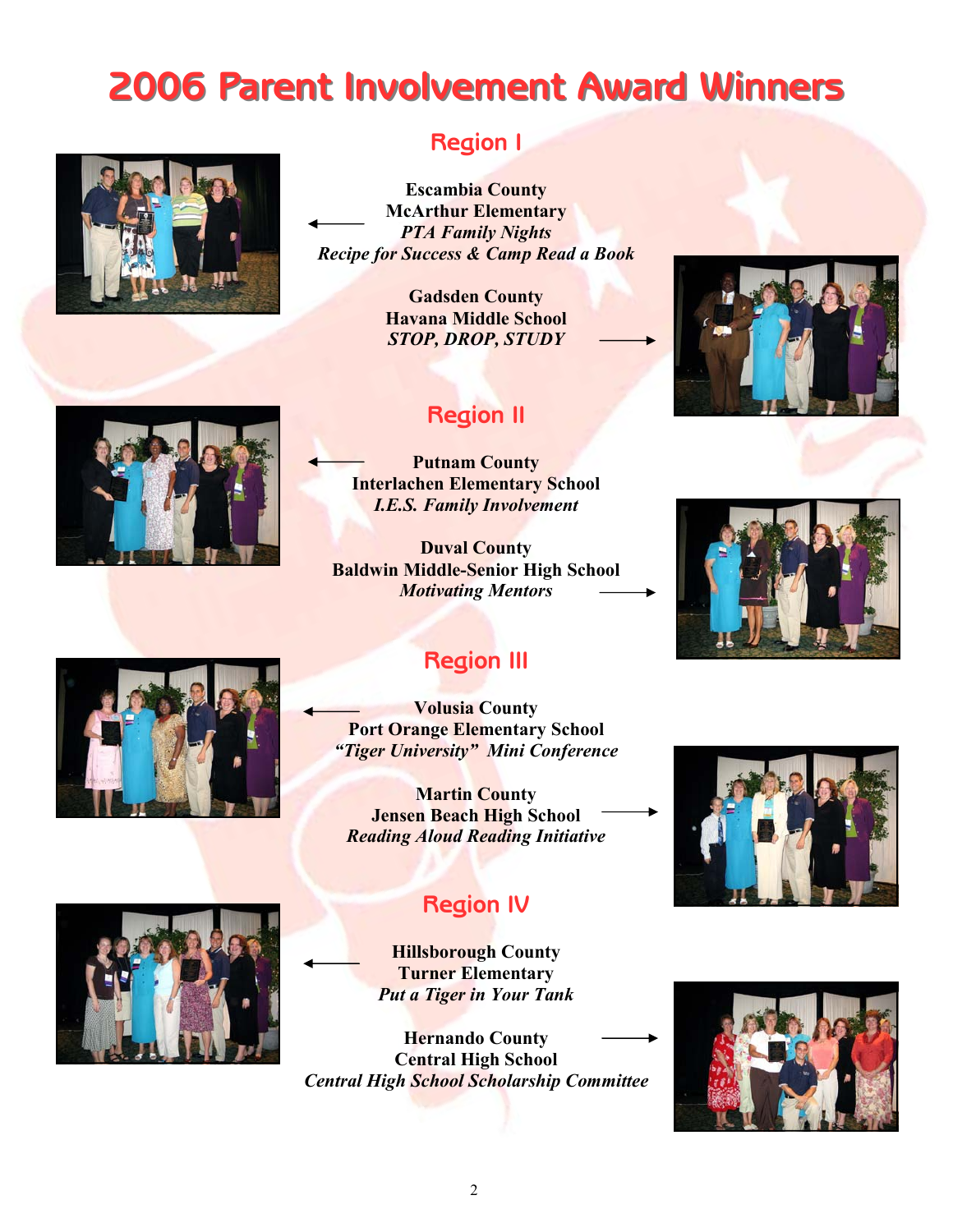

#### **Parent Involvement Award continued:**



**Region V** 

**Broward County Everglades High School**  *Opening Doors* 

> **Miami-Dade County Leewood Elementary**  *Take Your Father to School Day*

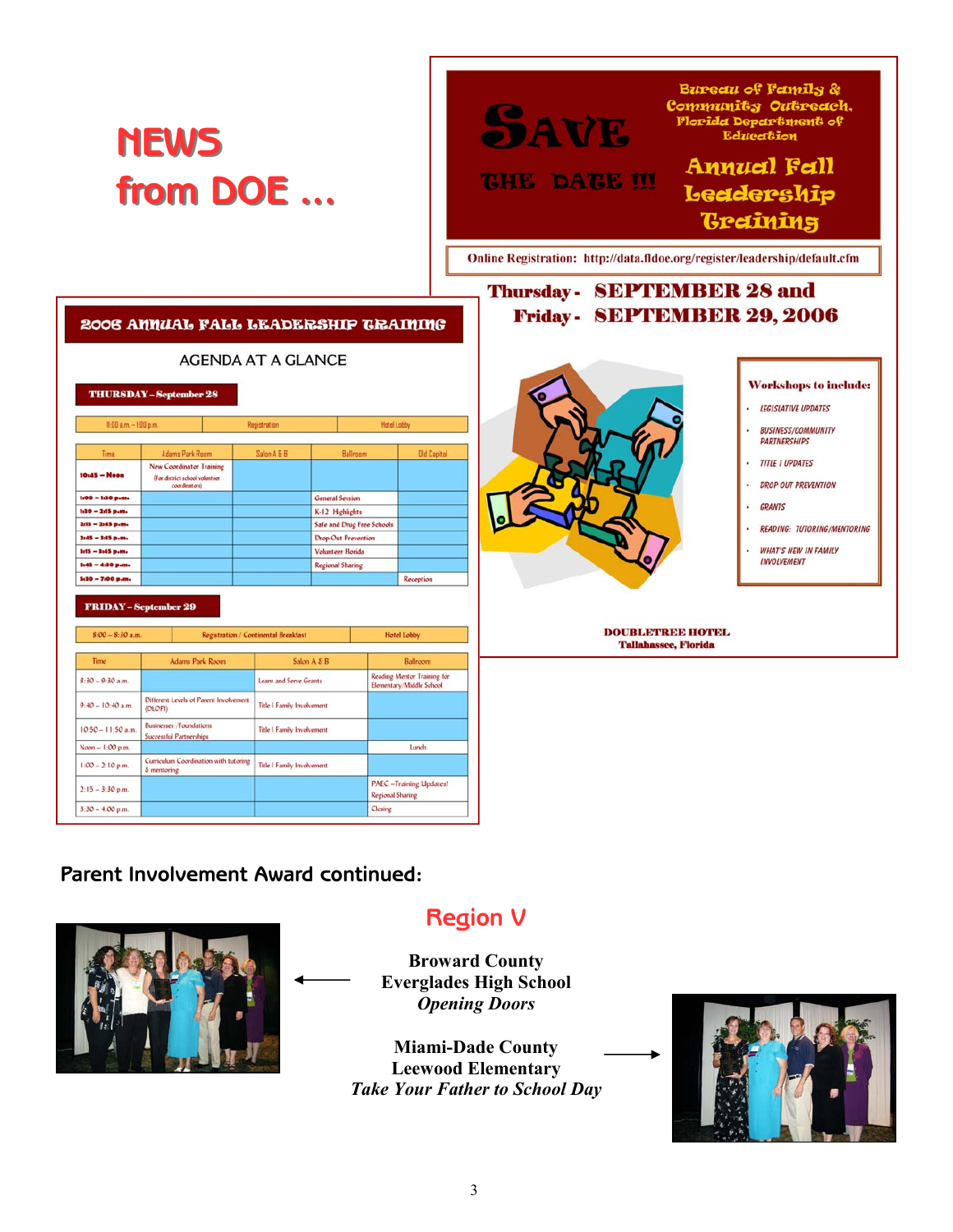# **Florida Outstanding School Volunteers - Senior Category**

#### **REGION I Patricia Castro, Escambia County**

Pat Castro has found a special niche where she is making tremendous contributions: the migrant community. When she is not acting as a substitute teaching assistant for the McMillan Pre-K Center, she is volunteering in the migrant Pre-K classes. Pat comforts crying students, crafts learning tools and, most important, has been a friend to the migrant parents and their children for more than 9 years. Pat's service extends beyond the classroom door. If someone has a problem or celebrates a special event in their lives, such as the birth of a child, they call Pat. Her philosophy is that learning should be "fun, fun, fun!" She purchases special colored straws to encourage children to drink their milk. If she hears a teacher mention that something is needed for the children, Pat will make it happen. She has been recognized with other volunteer awards and when asked why she devotes her time, she simply says: "I love these kids."



#### **REGION II Wallace Mooneyham, Union County**

Wallace Mooneyham is a great asset to the community and the Union County School System. For more than 30 years, he has been the "Voice of the Tigers" at home football games and volunteered his services to the school system in a variety of ways. Whether it is a principal, teacher, student or extra-curricular activity in need, he is always eager to lend a helping hand. He chaperones field trips, volunteers in classrooms,

judges science fairs and Tropicana Speech contests and participates in Read Across America. He is the ultimate volunteer; with time to mentor, tutor and read to children. Always up for a challenge, Wallace has cooked for various extra-curricular school functions, such as band boosters and Quarterback Club dinners, and hosted foreign exchange parties for students and their host parents. He also has found time to serve as an umpire for girls' softball games. His dedication, dependability and caring are evident in the time he volunteers and the lives he touches.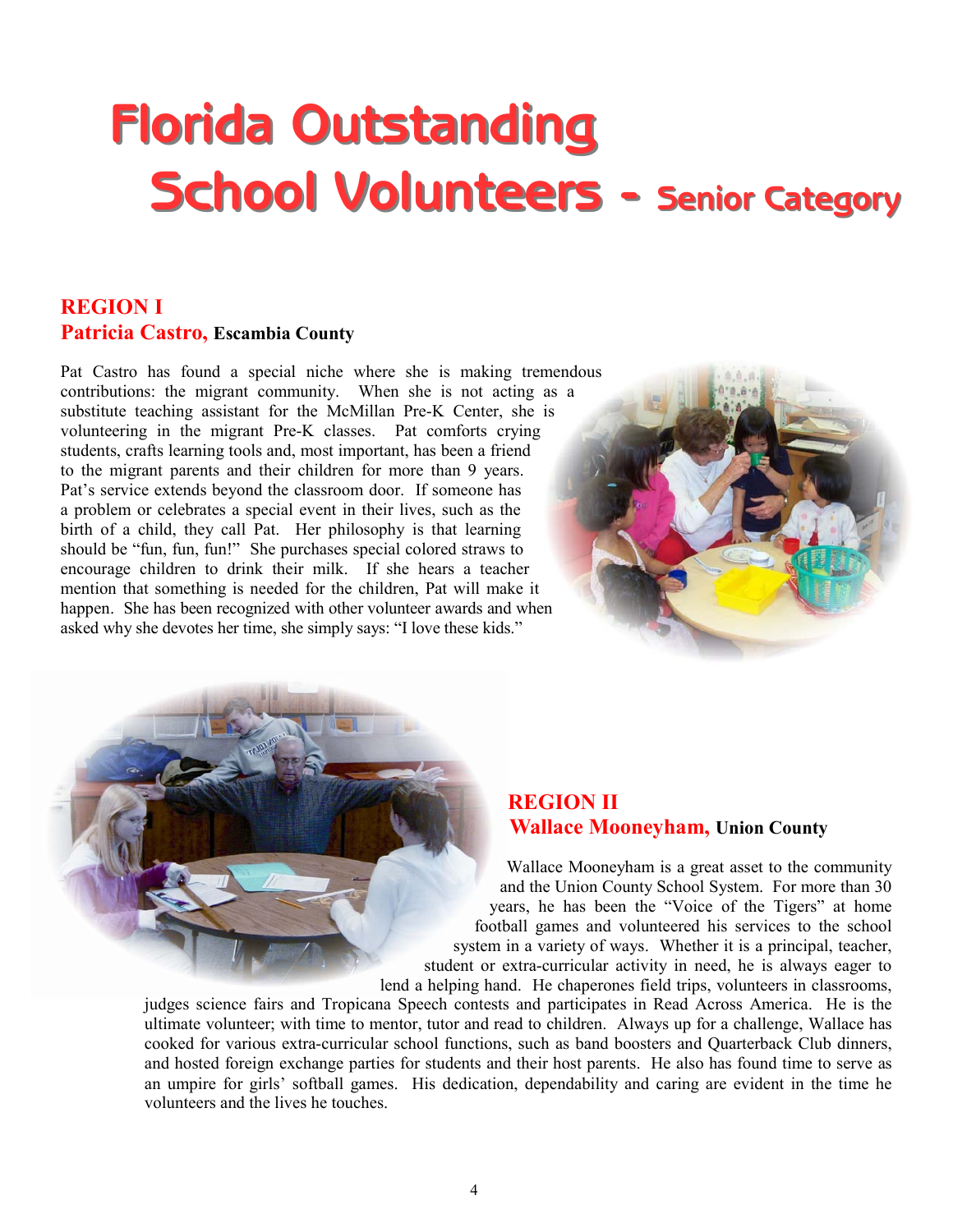#### **REGION III Marjorie Gasser, Martin County**

Marjorie Gasser is an energetic, 84-year-old volunteer. Four days a week, she volunteers in the science lab with kindergarten, first- and second-grade students. As a retired chemist, she offers a wonderful depth of scientific knowledge. She patiently visits each lab table and prompts the students to ponder the scientific concept being studied and carefully questions and encourages each student to achieve a personal level of scientific literacy. The impact of Marjorie's volunteer service also extends beyond the walls of the classroom and into the butterfly garden she created at Port Salerno Elementary. In addition, Mrs. Gasser is the Adopt a Classroom sponsor for the science lab. She has been instrumental is obtaining grants and raising funds. She believes that "each child needs to dig in the dirt, to hold their plant and watch it grow." Marjorie is a superb role model for the Port Salerno Elementary community and an inspiration to young scientists as she helps them learn and grow.



#### **REGION V Nancy Welbourn, Monroe County**

Nancy Welbourn has shown a faithful commitment to the Key Largo School and the Key Largo community over the past 12 years. Assisting primary grade students with their reading has made a significant difference to many students over the years. Nancy develops a special relationship with each student, much like that of a favorite grandmother. She has a knack for finding just the right genre of literature each student is interested in and relates her vast knowledge and experience to personalize each session. One of her special talents is working with students who are learning English as a second language, enthusiastically explaining the meaning of unfamiliar vocabulary, idioms and complicated grammar rules while reading their favorite books. Her caring attitude and the contributions she makes to the students at Key Largo School help shape the children's lives and sparks their enthusiasm for future achievements.

#### **REGION IV Thomas Wiley, Pinellas County**

Tom Wiley began tutoring at Clearwater Adult Education Center in June of 2001. He not only volunteers at the Adult Center but three other Pinellas County schools as well. This dynamic gentleman spends Monday morning as a mentor/tutor in the Adult Basic Education program. Monday afternoon finds him assisting math challenged fourth graders at Sunset Hills Elementary. On Wednesday he works with students at Clearwater intermediate to enhance their math skills. Finally, on Thursday he volunteers as a tutor at Dunedin High School. Tom not only spends "one on one" time with students, but he has revised learning materials to suit their needs. His workbook, Mastering the Times Table, has assisted students in solving multiplication and division problems. There is a 180 degree turnaround in math competency after the student becomes successful in mastering the times table. This incredible volunteer is always willing to share his volunteer experiences with others and also volunteers his time for groups such as the School Improvement Team!